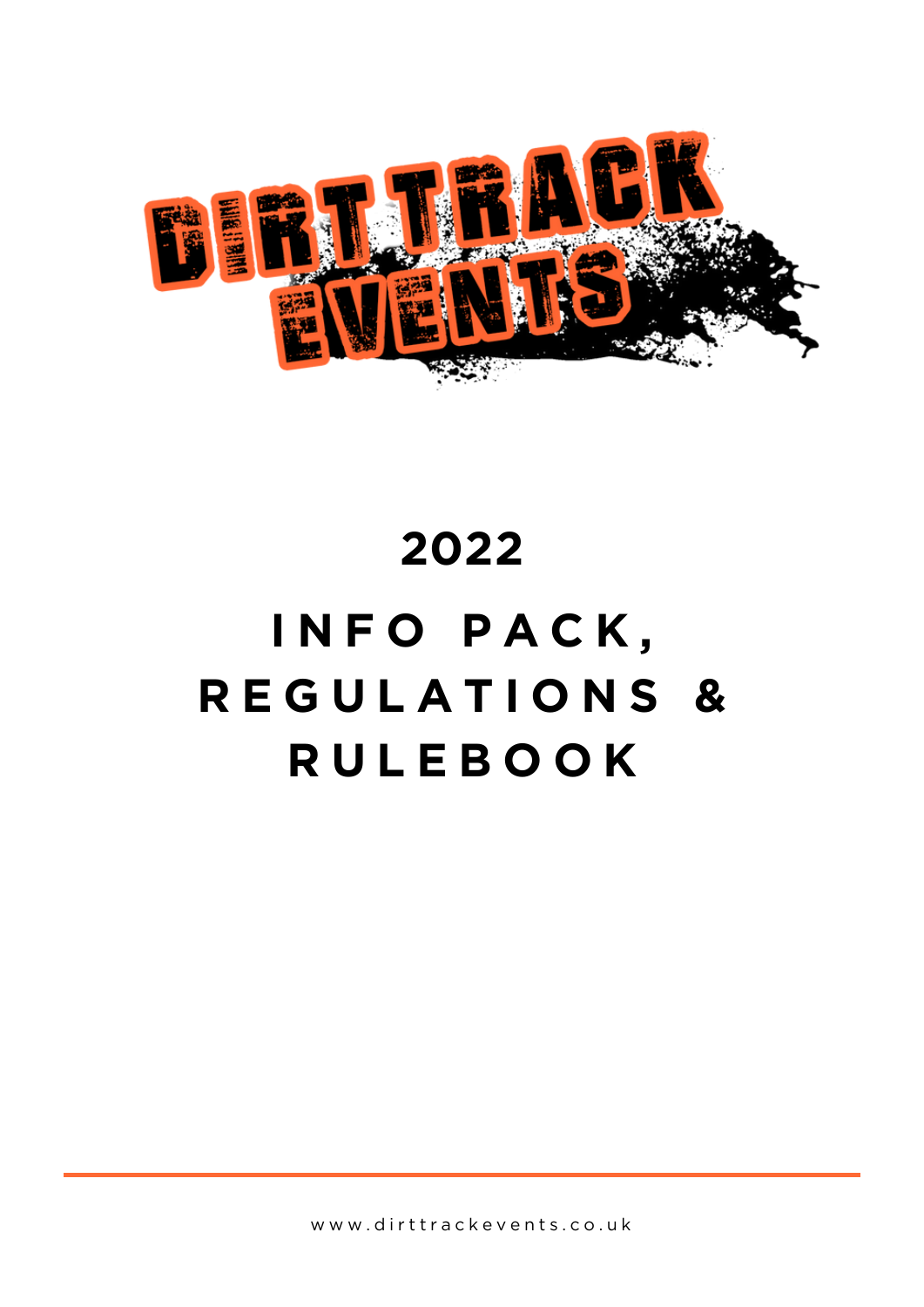## **What is Dirt Track Events?**

Dirt Track Events presents the NORA 2022 UK Dirt Track British Championships.

This will take place over 10 rounds in the 2022 season. All competitors will have their lowest point scoring round deducted from their result. Dirt Track Events will crown the winners of each competing class as Nora British Champion. For our support classes, you will be racing for the title of Dirt Track Events National Champion.

*N.B. Championship titles will only be awarded to Dirt Track Events club members. In the very unlikely event where it is not possible to run 3 or more rounds (e.g. in the case of adverse weather), a championship result will not be applied.*

## **How Do I Enter?**

Step 1: Join our club and choose your class at www.dirttrackevents.co.uk. This will secure your race number and you'll unlock other membership benefits.

Step 2: Obtain a racing licence from NORA (www.nora92.com)

Step 3: Enter each round online at www.dirttrackevents.co.uk

## **Step 1: Join Our Club and Choose Your Class**

## **Club Membership**

To score championship points in our events you will need to be a club member. Join online at www.dirttrackevents.co.uk

Membership Fees: Annual Membership is £40 or £60 for sidecars - valid for the full season.

Membership Benefits:

- Guaranteed race number for the season.
- Ability to score championship points.
- Free race series bib (or 2 bibs for sidecars). *N.B. The bibs are compulsory for all riders throughout the season. It will have your surname and number printed on the back. Sidecars - if you wish your passenger name to be blank, please make us aware.*
- Exclusive discounts to our series supporters: MotoClean (15% off), Motor Show Events (15% off), Dstar Racewear (10% off a spend over £500), MotoLoko (12%) and Moto-CNC (10%)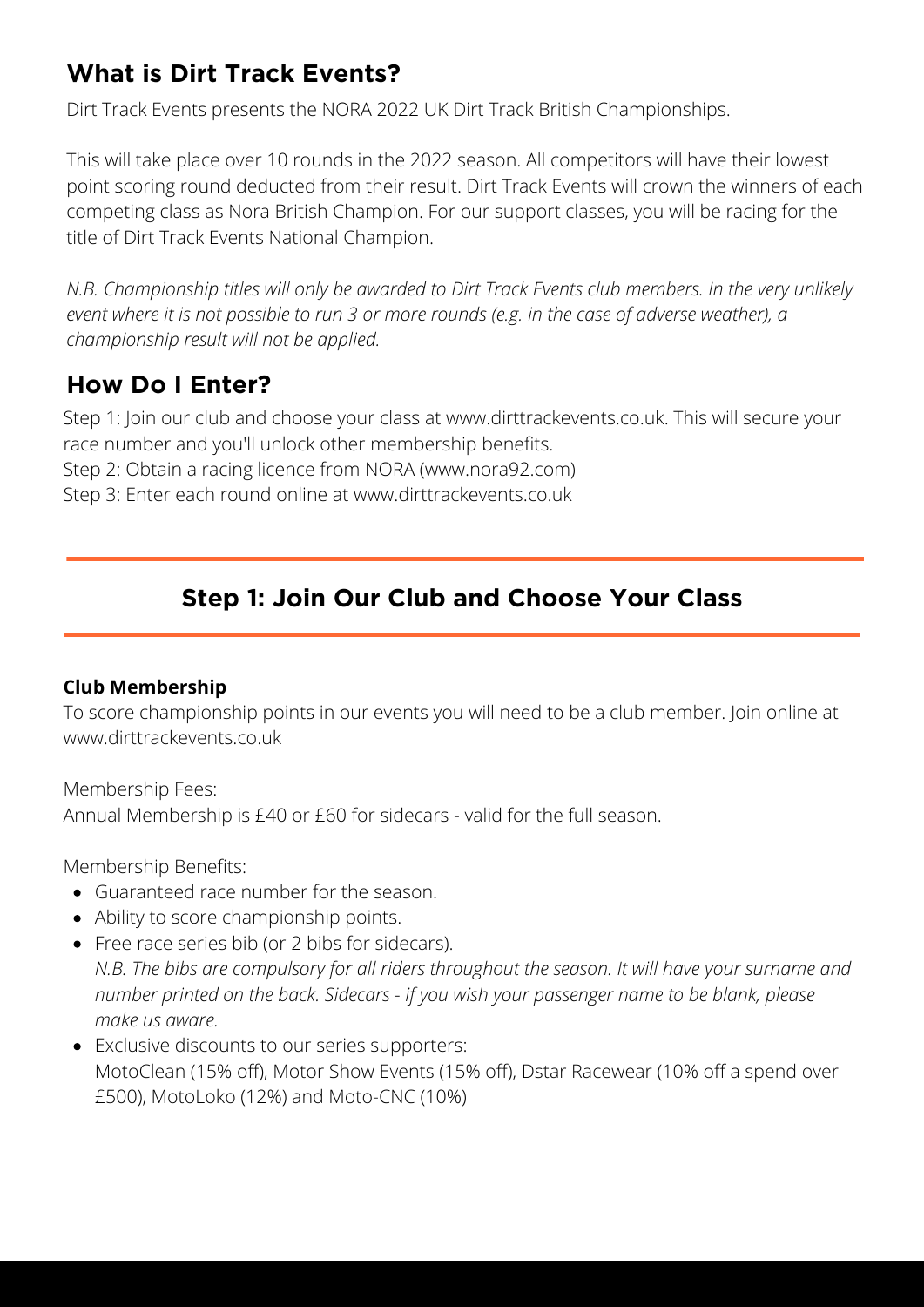## **NORA British Championship Classes**

## **Sidecars**

- Must comply with the Nora92 current technical regulations for the Sidecar Speedway class
- Engine: capacity shall not exceed 1045cc
- Fuel: methanol or unleaded fuel is the only permitted fuel
- Speedway type tyres
- Race numbers displayed on the front and fairing side.

## **Quads**

- Must comply with the Nora92 current technical regulations.
- Number boards displayed on the front and both sides of the machine.
- Two Stroke maximum 550cc and no more than two cylinders.
- Four stroke maximum 700cc and single cylinder.

## **GT 140**

- Must comply with the Nora92 current technical regulations for the GT140 class.
- Frame type: Grass Track or Speedway.
- Forks can be any type. Leading link or telescopic.
- Wheels: Front 23 inch Rear 19 or 22 inch.
- Tyres: 19' Speedway type or 22' Grasstrack type tyre.
- Engine: Maximum 140cc with 2 valves
- Fuel: Petrol only, pump grade.
- Carburettors inlet must not exceed a maximum diameter of 26mm.

## **Youth 150/250cc**

- All machines must comply with the Nora92 current technical regulations for the class.
- Any carburettor allowed.
- Fuel type methanol or petrol.
- Frame type either speedway or grasstrack.

## **Support Classes**

## **Adult Flat Track**

- Must comply with the Nora92 current technical regulations for the Flat Track class.
- Number boards displayed on the front and both sides of the machine.
- Machine Type: 2 stroke 125cc to 500cc, 4 stroke 250cc to unlimited. Single cylinder
- Flat Track type tyres to be used, no speedway tyres.
- All riders must be aged 15 or over on 1st January for the competitive season.

## **Adult Pit Bikes (up to 160cc)**

- Must comply with Nora92 current technical regulations for the Mini Bike Flat Track Classes.
- Number boards displayed on the front and both sides of the machine.
- Machine Type: maximum 160cc.
- Any tyre permitted.
- All riders must be aged 15 or over on 1st January for the competitive season.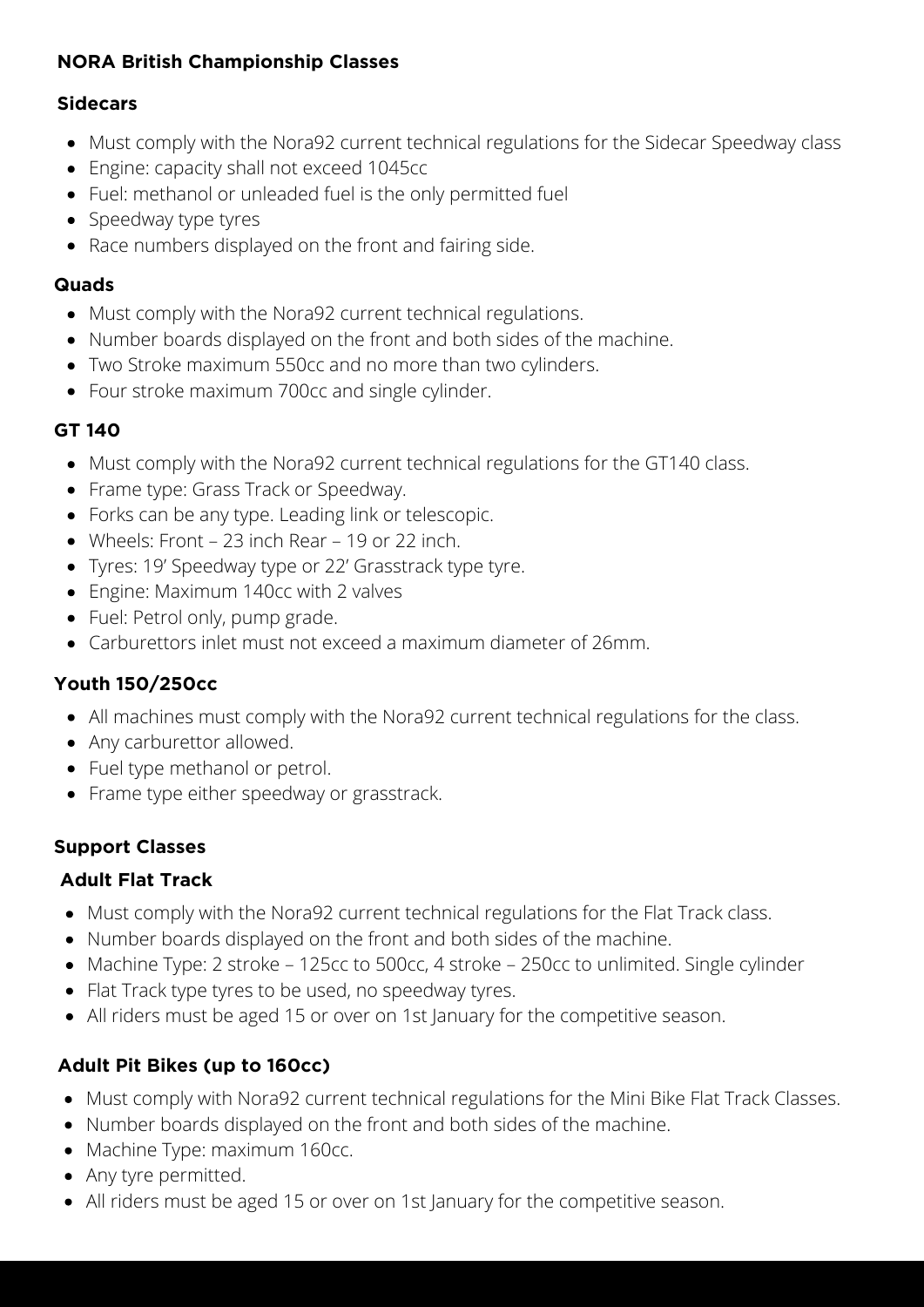## **Adult Hooligan**

- Must comply with the Nora92 current technical regulations for the class.
- Number boards displayed on the front and both sides of the machine.
- Machine Type: 450cc plus
- 19" Flat Track type tyres to be used.
- All riders must be aged 15 or over on 1st January for the competitive season.

## **Step 2: Licenses**

To race or practice with us you will need to hold a valid NORA Licence. These are available on the NORA website - https://nora92.com/product/2021-licence/.

Which NORA license do I choose?

- Youth 150 Riders select 'Youth 150 Oval'
- Adult Riders we recommend that you select 'Adult Competition'. This licence covers all disciplines (so you're sorted if you wish to ride in a different class or do multiple classes!).

Annual NORA Licences can include personal accident insurance cover by upgrading your licence for £20 per year. We advise that you take up this great offer. Riders from outside the UK will need to show proof of repatriation insurance.

## **Step 3: Entries**

## How Do I Enter?

Entries will be online via our website. Club members have the option to enter the full season in advance and this is the only way to guarantee your space at every championship round (excluding practice days and stand-alone meetings). Otherwise, entry opens for each round on a first come first served basis.

When a round becomes full, please contact us to be added to the reserve list. Reserve riders will get the first dismissal on available spots.

## Entry Fees:

Per individual round - £50 Solos / £55 Sidecars £25 Per Additional Class

Full season entry - £500 Solos / £550 Sidecars

If you don't have a valid NORA license, day licenses will be available at a cost of £15 per weekend.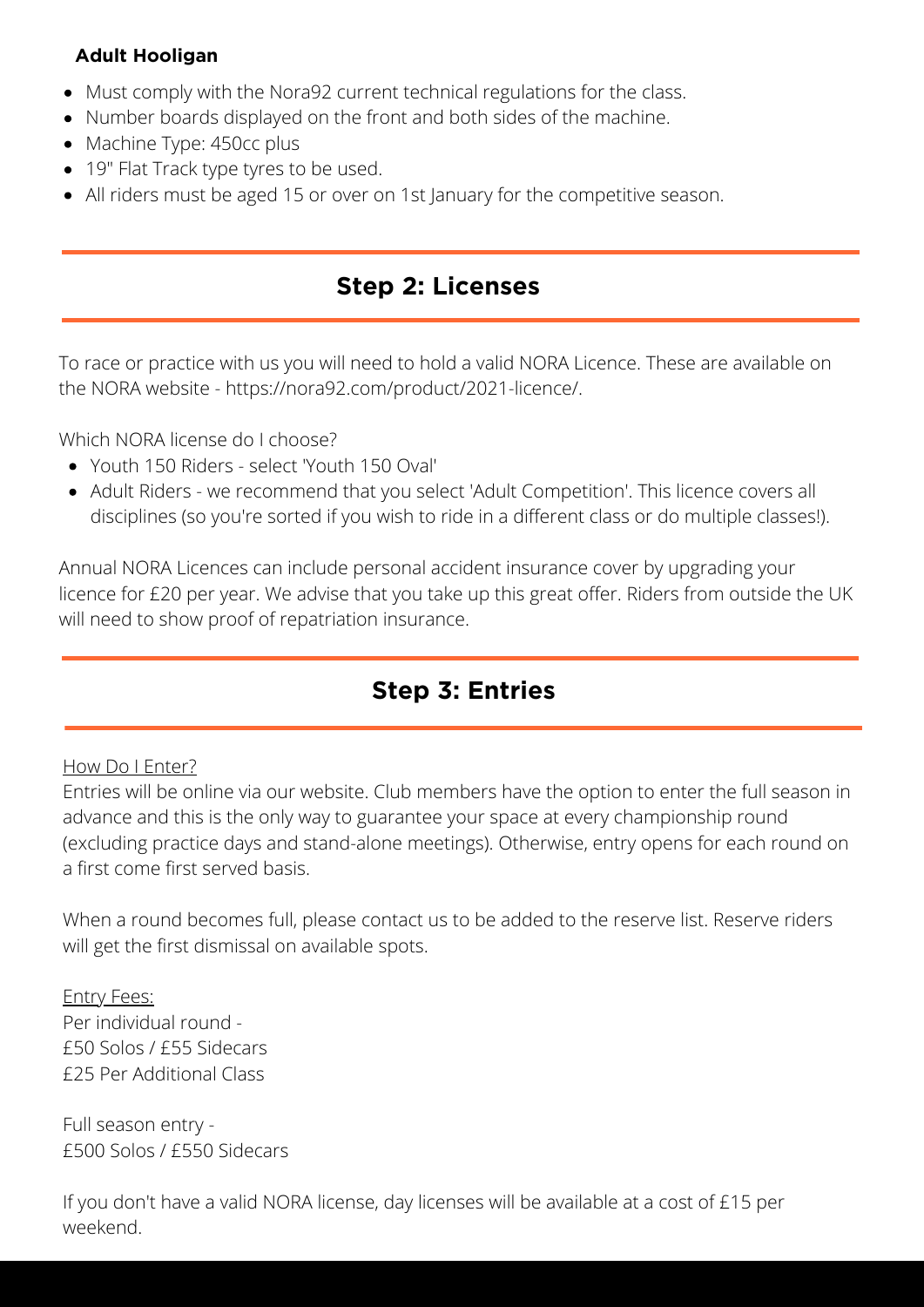# **RULEBOOK**

## Penalties & Disqualification

- If a rider jumps the start and crosses the start line and/or touches the tapes, the referee will re-start the race and place them on a penalty line at the back of the starting grid.
- The referee has the right to disqualify a rider from a race if they are deemed to be riding dangerously, whether a stoppage has been caused or not.
- Any breach of the technical regulations for your class will result in disqualification. Random checks may be conducted.

## Race Stoppage

- Races will be stopped by the referee if it's deemed to be unsafe to continue. The signal for a stoppage is a red flag being waved by the marshals and red lights turned on around the circuit.
- In the case of a race stoppage, the procedure for determining a result will depend on the number of laps completed. The race will either be concluded based on the last lap completed or re-run at the discretion of the referee.
- Any competitor who is deemed to have caused a race to be stopped will be penalised and placed on the penalty line in the event of any re-runs.

### Race Results

- All competitors are responsible for ensuring themselves and their machines are ready, present and on-time for their races. Races will not be held beyond 2 minutes for any rider. Races will also not be re-started for any broken down machines. In the case of a breakdown, you must immediately move yourself and your machine off the track and re-join only when safe to do so.
- Competitors are responsible for ensuring that their race number is displayed on their machine and kit. Your results may be impacted if your race number is not clearly visible or you are displaying an incorrect race number on your machine or kit.
- All results will be determined according to our lap scorers and referee. Their decision is final.

Please raise any questions or concerns with track staff or the clerk of the course. Abusive language or behaviour towards staff or competitors will not be tolerated and you will be asked to leave.